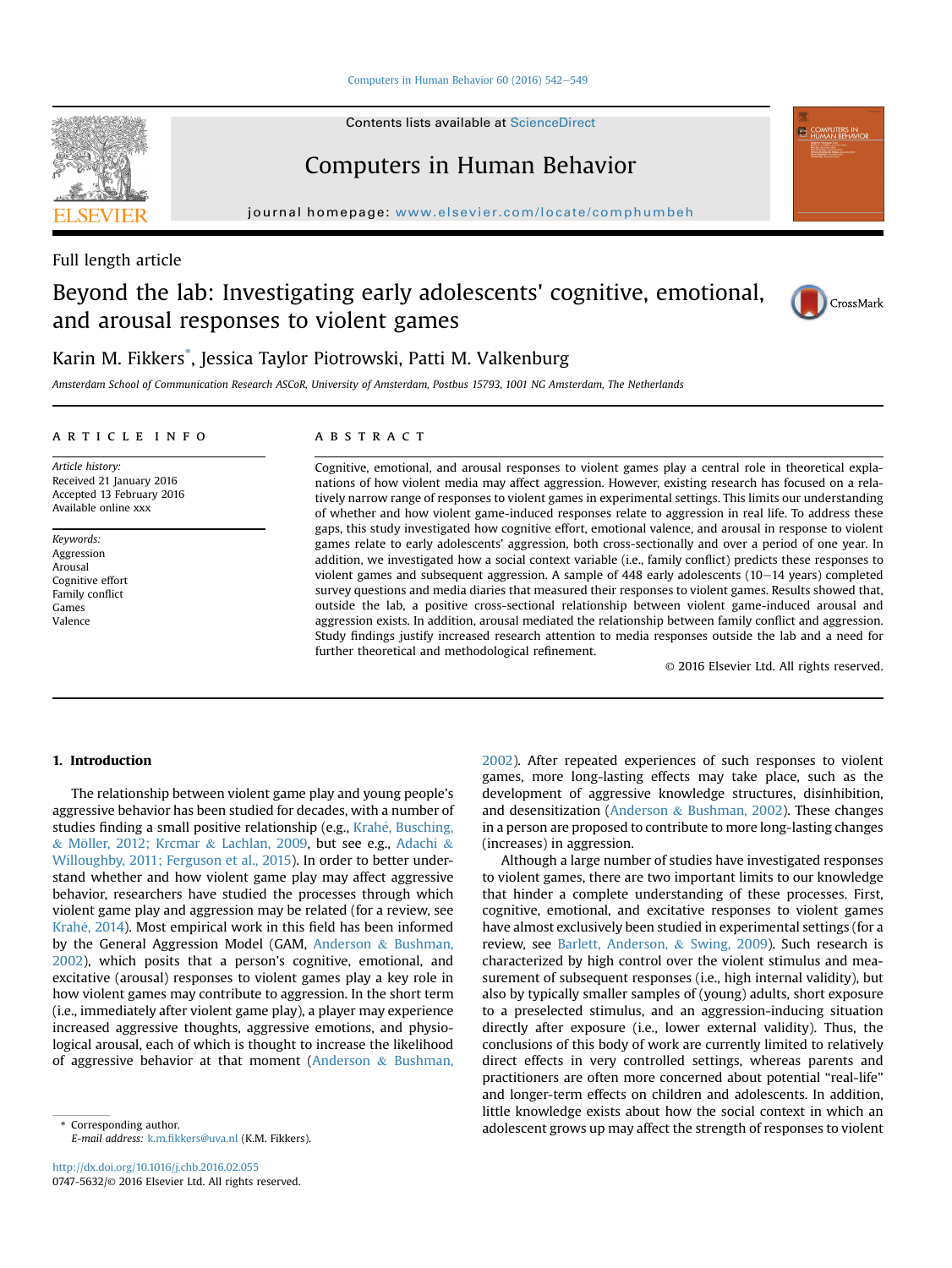games and consequently the extent to which youth may become aggressive (cf. [Valkenburg](#page-7-0) & [Peter, 2013\)](#page-7-0). Testing such relationships in adolescents' home environment would not only help us understand whether and how violent game play may be related to aggressive behavior, but also for whom this holds in particular. Therefore, the first aim of this study was to explore the relationships between violent game-induced responses and adolescents' aggression (both cross-sectionally and longitudinally) outside the lab, as well as how such responses may be predicted by family  $conflict - a relevant social-context factor related to media violence$ and aggression.

A second limitation to our knowledge about responses to violent games is that most empirical studies, as guided by the GAM, have focused on a limited range of cognitive and emotional responses to violent games (while arousal is generally conceptualized similarly across studies). As a theory of human aggression, the processes explicated by the GAM are logically directed towards this particular outcome. Thus, cognitive responses are conceptualized as aggressive thoughts and emotional responses as anger or hostility  $-$  with experimental research following accordingly. From a mediaentertainment perspective, however, this is a relatively narrow view of the scope of potential responses to violent games. For example, the Differential Susceptibility to Media-effects Model (DSMM, [Valkenburg](#page-7-0) & [Peter, 2013\)](#page-7-0) offers a broader view of responses to media by conceptualizing cognitive responses as "the extent to which media users selectively attend to and invest cognitive effort to comprehend media content", and emotional responses as "all affectively valenced reactions to media content" ([Valkenburg](#page-7-0) & [Peter, 2013](#page-7-0), p. 228). Taking such a broader view on responses to violent games may further advance our thinking and understanding of violent game processes and effects. Therefore, inspired by both the GAM and the DSMM, the second aim of this study was to investigate how media-relevant responses to violent games (cognitive effort, emotional valence, and arousal) are related to adolescents' aggressive behavior. This was done by combining media diaries that captured cognitive, emotional, and excitative responses to violent game play with longitudinal survey data that assessed adolescents' aggressive behavior and social context.

#### 1.1. Cognitive responses

Many theories that attempt to explain effects of media content rely on learning mechanisms (e.g., GAM, [Anderson](#page-6-0) & [Bushman,](#page-6-0) [2002;](#page-6-0) Social Cognitive Theory, [Bandura, 2009\)](#page-6-0), effectively placing cognitive responses to media at the heart of media effects. Numerous concepts have been studied under the umbrella of cognitive responses to media [\(Valkenburg](#page-7-0) & [Peter, 2013](#page-7-0)). In media violence research, cognitive responses are generally conceptualized as the accessibility of aggressive thoughts through priming. The GAM posits that violent game play increases the accessibility of aggressive thoughts in memory, which may then increase the likelihood of aggressive behavior at that time ([Anderson](#page-6-0) & [Bushman, 2002](#page-6-0)). Experiments suggest that violent media use indeed temporarily makes aggressive thoughts more easily accessible (e.g., [Barlett](#page-7-0) & [Rodeheffer, 2009; Bushman, 1998](#page-7-0)). However, because priming effects tend to dissipate quickly [\(Roskos-](#page-7-0)[Ewoldsen, Roskos-Ewoldsen,](#page-7-0) & [Dillman Carpentier, 2009\)](#page-7-0), this conceptualization of cognitive responses is applicable only to situations where aggression is tested immediately after violent game play (i.e., experimental settings). Because such situations are less common in real life, it is relevant to explore alternative cognitive responses that may be able to explain a potential relationship between violent game play and aggression outside the lab.

Research on mediated message processing and learning indicates that cognitive effort, or the amount of cognitive resources allocated to processing and comprehending a message ([Fisch,](#page-7-0) [2000; Lang, 2000; Salomon, 1984\)](#page-7-0), may be a key variable for the learning and development of aggressive cognitions during violent game play. This body of work suggests that higher cognitive effort while playing a violent game results in deeper processing and more elaboration on the game ([Fisch, 2000; Lang, 2000; Salomon, 1984\)](#page-7-0). This may result in a more thorough integration of the game content into a game player's associative networks, facilitating later retrieval and learning of the message ([Fisch, 2000; Lang, 2000; Salomon,](#page-7-0) [1984\)](#page-7-0). Unlike the temporarily enhanced accessibility of aggressive thoughts as a result of priming, the more thorough integration of aggressive content in memory as a result of higher cognitive effort can be expected to last beyond a specific game play situation. Thus, investigating cognitive effort as a cognitive response to violent games may explain how such responses can ultimately affect reallife aggressive behavior. Therefore, we pose the following hypothesis:

Hypothesis 1 (H1). Higher cognitive effort during violent game play is related to increased aggressive behavior both crosssectionally (H1a) and longitudinally (H1b).

### 1.2. Emotional responses

In addition to cognitive responses, scholars argue that emotional responses to media content are important as well [\(Nabi, 2009\)](#page-7-0). Although a wide array of emotional responses to media content have been studied in the broader media-effects literature, media violence research generally focuses on aggression-related emotions in response to violent games, such as anger and hostility. These emotional responses are proposed to increase aggressive behavior ([Anderson](#page-6-0) & [Bushman, 2002\)](#page-6-0). However, this focus on negative emotions overlooks the fact that violent games are a popular form of entertainment and are designed to evoke positive emotional responses as well [\(Schneider, Lang, Shin,](#page-7-0) & [Bradley, 2004\)](#page-7-0). If violent games also evoke positive feelings, then it is important to understand whether and how such responses may relate to adolescents' aggressive behavior.

Although the GAM does not provide an explicit explanation for how positive responses to violent games may relate to aggression, other work by media violence researchers suggests that positive emotions experienced during violent game play may increase the likelihood of aggression by creating positive associations with such behavior ([Carnagey, Anderson,](#page-7-0) & [Bushman, 2007; Krahe et al.,](#page-7-0) [2011; Lang, Bradley, Schneider, Kim,](#page-7-0) & [Mayell, 2012\)](#page-7-0). In general, people are believed to be inhibited from acting aggressively because they feel negative about such behavior ([Crick](#page-7-0) & [Dodge,](#page-7-0) [1994\)](#page-7-0). However, when aggression is paired with positive emotions, people may be disinhibited from acting aggressively, that is, they may not have such reservations against aggression [\(Krah](#page-7-0)é [et al., 2011; Lang et al., 2012\)](#page-7-0). Violent games provide a context in which violent acts are often paired with positive emotions ([Lang](#page-7-0) [et al., 2012](#page-7-0)), which may thus contribute to creating positive associations with aggressive acts. As a result, "people who react less negatively to violent media scenes and experience more positive reactions to such scenes should be more aggression prone" [\(Krah](#page-7-0)é [et al., 2011,](#page-7-0) p. 632). Although some studies have shown that violent media can evoke happy or positive feelings (e.g., [Lang et al., 2012;](#page-7-0) [Schneider et al., 2004](#page-7-0)), no research has investigated whether or how such responses are related to aggressive behavior. Based on the theoretical explanation for how positive feelings induced by violent games may increase the likelihood of aggression in real life, we pose the following hypothesis:

Hypothesis 2 (H2). A more positive emotional response to violent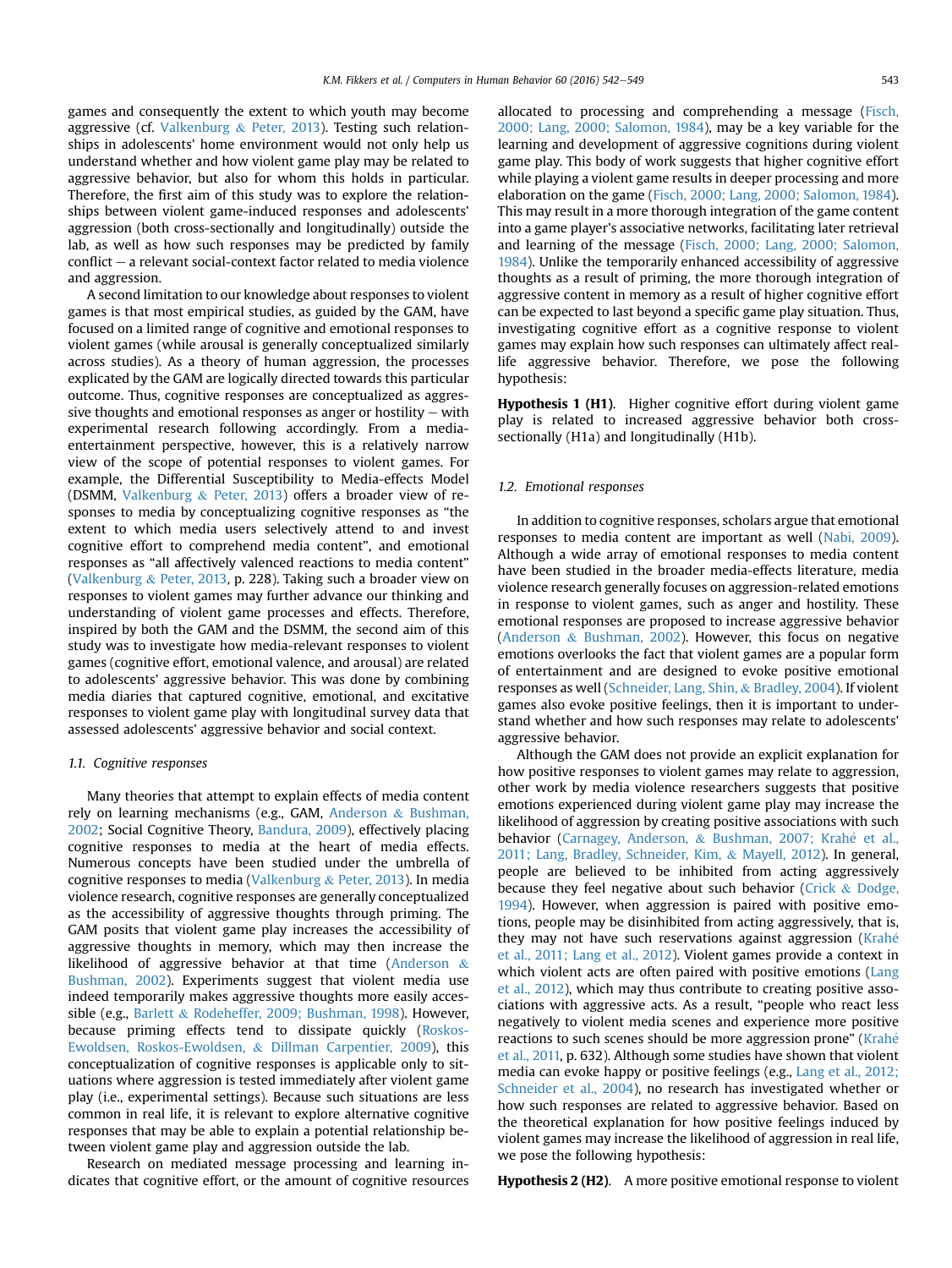games is related to increased aggressive behavior, both crosssectionally (H2a) and longitudinally (H2b).

## 1.3. Excitative responses

Lastly, next to cognitive and emotional responses, violent games can also evoke excitative (arousal) responses [\(Anderson](#page-6-0) & [Bushman, 2002; Valkenburg](#page-6-0) & [Peter, 2013](#page-6-0)). Arousal is an energizer of behavior that is in itself not inherently positive or negative ([Zillmann, 1991\)](#page-7-0). High arousal evoked by violent games is proposed to increase aggressive behavior by energizing action tendencies immediately after game play (i.e., excitation transfer, [Anderson](#page-6-0)  $\&$ [Bushman, 2002; Zillmann, 1991\)](#page-6-0). Over time, repeated experience of arousal during violent game play is thought to result in lower arousal levels in response to violent imagery (i.e., desensitization, [Carnagey et al., 2007](#page-7-0)). Such reduced arousal is hypothesized to be related to reduced sympathy for victims, less negative attitudes towards violence, less inhibition against acting aggressively, and ultimately, to increased aggression [\(Carnagey et al., 2007; Krahe](#page-7-0) [et al., 2011\)](#page-7-0). Thus, theory predicts a positive relationship between violent game-induced arousal and aggressive behavior immediately after game play, but a negative relationship in the long term.

However, neither of these perspectives sufficiently explains how arousal induced by violent games may be related to aggressive behavior outside the experimental context. Aggressing immediately after game play is unlikely to be very common in real life, and the theoretical explanations for long-term effects are remarkably unspecific, essentially only indicating that media violence exposure should be "repeated" and "long-term" for such patterns to occur ([Carnagey et al., 2007](#page-7-0)). In addition, studies into violent gameinduced arousal are exclusively short-term experimental studies (including those that investigate desensitization, e.g., [Carnagey](#page-7-0) [et al., 2007; Krah](#page-7-0)é [et al., 2011](#page-7-0)), and only very few actually test whether such arousal is related to aggression. Because of a lack of non-experimental research and clear theoretical expectations, we do not yet fully grasp whether or how violent game-induced arousal and aggression are related in real life (also noted by [Anderson et al., 2010; Grizzard et al., 2014\)](#page-6-0). This study extends the experimental body of knowledge and takes a first step towards a better understanding of this relationship by exploring it outside the lab. To that end, we pose the following research question:

Research Question 1 (RQ1). What is the relationship between violent-game induced arousal and aggressive behavior, crosssectionally (RQ1a) as well as longitudinally (RQ1b)?

## 1.4. Family conflict as predictor of responses to violent games

Most theoretical models used in media-effects research posit that media use elicits cognitive, emotional, and excitative responses that explain why effects of media may take place (e.g., [Anderson](#page-6-0)  $\&$ [Bushman, 2002; Valkenburg](#page-6-0) & [Peter, 2013](#page-6-0)). These models also propose that how people respond to media is not only the result of the type of content they are using (such as violent games), but also a result of individual characteristics such as their social context, personality, and developmental level. As such, if we want to better understand the role of media responses, we must not only look at their consequences, but also at their potential origins.

Although individual differences are often treated as moderators in media-effects theory and research, this study conceptualizes them as direct predictors of responses to violent games for two reasons. First, individual differences are theorized to moderate the relationship between exposure to violent games and subsequent responses, not the relationship between responses and subsequent outcomes such as aggression ([Valkenburg](#page-7-0) & [Peter, 2013\)](#page-7-0). In other words, although some adolescents are expected to experience stronger cognitive, emotional, or arousal responses to violent games than others, the relationship between these responses and subsequent aggression is expected to be the same across all adolescents. Given that the current study focuses on this second step, treating individual differences as moderators would be conceptually inappropriate.

Second, this study focuses specifically on adolescents' responses while playing violent games. Although media-effects models often make a conceptual distinction between exposure and responses to media, in actuality one cannot experience responses to a violent game without being exposed to it. Thus, in this study on "violent game-induced responses", exposure to violent games is automatically implied and not a distinct preceding construct. As a consequence, although individual differences are theoretically seen as moderators of the relationship between exposure and responses, in this study we conceptualize them as direct predictors of the combined construct "violent game-induced responses". Specifically, this study explores whether and how responses to violent games and subsequent aggression are predicted by family conflict, a relevant social-context variable related to media violence and aggression (see Fig. 1).

Family conflict is defined as openly expressed anger, hostility, and aggression in the home [\(Moos](#page-7-0)  $\&$  [Moos, 1994\)](#page-7-0). Several studies have shown that family conflict predicts both media violence exposure [\(Vandewater, Lee,](#page-7-0) & [Shim, 2005\)](#page-7-0) and aggression [\(Ribeaud](#page-7-0)  $&$  [Eisner, 2010](#page-7-0)), and moderates the relationship between media violence exposure and aggression [\(Fikkers, Piotrowski, Weeda,](#page-7-0) [Vossen,](#page-7-0) & [Valkenburg, 2013](#page-7-0)). Theoretically, family conflict has been argued to contribute to aggressive behavior via social learning processes ([Margolin](#page-7-0) & [Gordis, 2000\)](#page-7-0) and maladaptive processing of social information ([Schultz](#page-7-0) & [Shaw, 2003](#page-7-0)). In addition, repeated exposure to conflict in the home can result in chronic elevation of arousal in children ([Davies](#page-7-0) & [Cummings, 1994\)](#page-7-0). Given this maladaptive responding to real-life situations as a consequence of conflict in the child's environment, it is reasonable to ask whether family conflict also affects how children respond to violent games. Media-effects theories propose that when a child's social environment converges with what he or she sees in the media, this may result in a stronger effect of media (called context-content convergence or resonance), potentially through stronger responses ([Valkenburg](#page-7-0) & [Peter, 2013](#page-7-0)). In other words, adolescents who experience higher levels of family conflict may also experience stronger responses when playing violent games, and increased aggression as a consequence. Given that there is no existing research on the relationship between family conflict, violent gameinduced responses, and subsequent aggression, we pose the following research question:



Fig. 1. Conceptual model of the relationship between family conflict, responses to violent games, and aggressive behavior.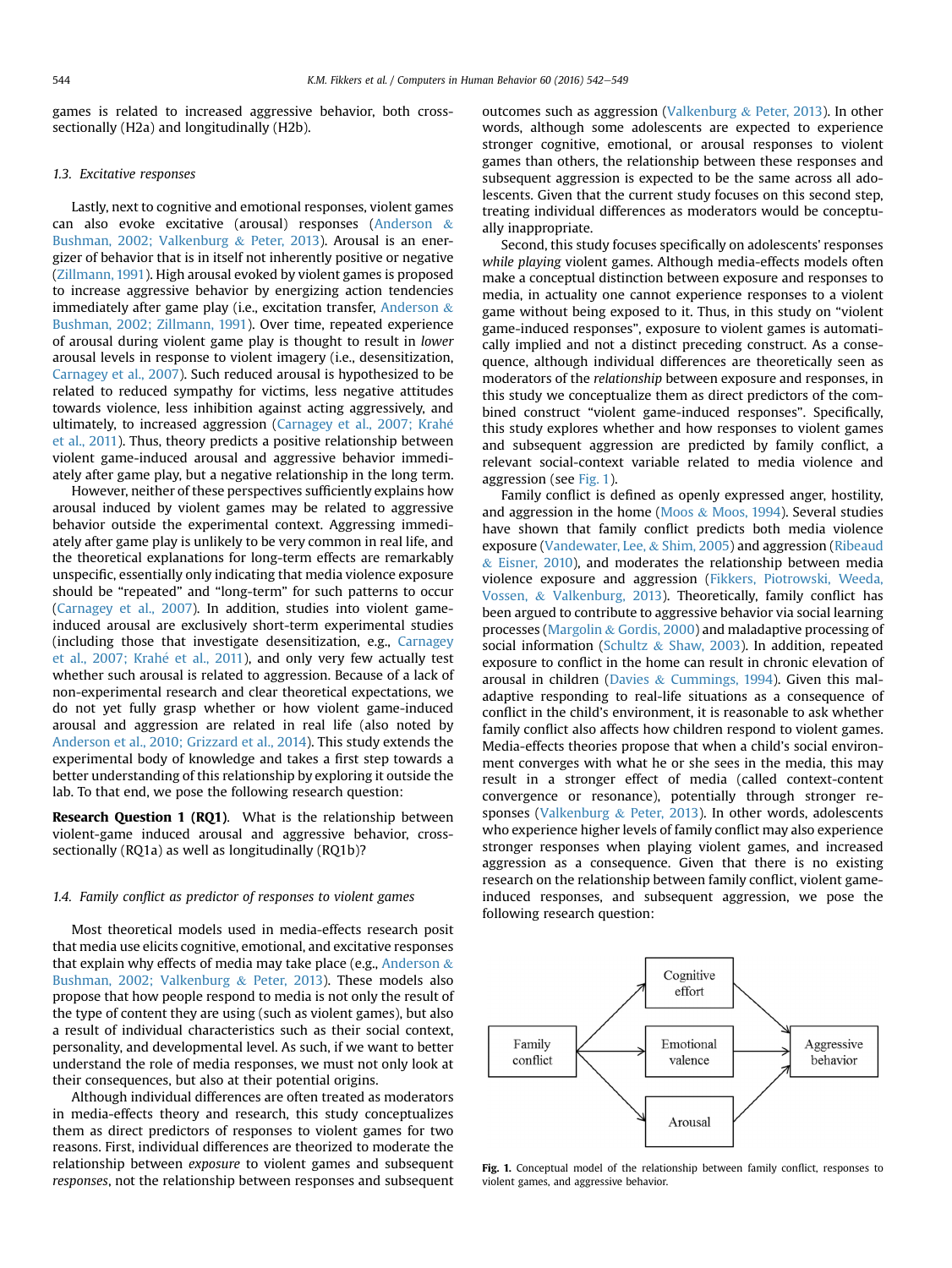Research Question 2 (RQ2). Does family conflict predict adolescents' cognitive, emotional, and excitative responses to violent games and subsequent aggressive behavior, cross-sectionally (RQ2a) and longitudinally (RQ2b)?

## 2. Method

## 2.1. Participants and procedure

After receiving approval from the sponsoring institution's Institutional Review Board, a large, private survey research institute in the Netherlands collected the data. Of the 1565 families with at least two children between 10 and 14 in the online panel, 516 families participated. Data collection consisted of two waves, and took place in the adolescents' homes where they completed the questionnaire on a laptop. The first wave of data collection was conducted between September and December 2012; the second wave between September and December 2013. In addition to the questionnaire, respondents completed media diaries that were used to measure responses to violent games.

A total of 1032 early adolescents participated in wave 1. To be included in this study, respondents had to have complete data on the relevant variables for this study in wave 1 and wave 2. In addition, respondents had to report playing at least one game that contained violent content in their media diaries. Out of the 707 respondents who reported playing at least one game in their media diaries, 448 respondents reported at least one violent game title. These 448 respondents made up the final sample (54.9% sibling pairs; 24.8% girls; mean age at wave  $1 = 11.8$  years,  $SD = 1.4$  years). For 28 respondents, no wave 2 aggression data were available. These 28 respondents could therefore not be included in the longitudinal analyses, but were included in the cross-sectional analyses.

#### 2.2. Responses to violent games

Media diaries were used to measure responses to violent games (for a detailed description of the set-up of the media diaries, see [Fikkers, Piotrowski, and Valkenburg, 2015](#page-7-0)). Respondents were invited to complete online media diaries on up to four days, in which they reported all titles of games played (computer games, video games, casual games, etc.) on those days as well as how long they played. For each game, respondents reported their cognitive, emotional, and excitative responses, which were measured with one item each in order to keep the length of the media diary manageable. For cognitive effort, respondents reported how much effort they had put into understanding the game on a scale from (1) very little to (5) a lot (cf. [Salomon, 1984\)](#page-7-0). Emotional and excitative responses were operationalized as valence and arousal, and measured using [Bradley and Lang's \(1994\)](#page-7-0) Self-Assessment Manikin (SAM). This scale uses a five-point pictorial response option paired with verbal anchors. For valence, adolescents indicated how they felt while playing the game on a scale from (1) "sad", with a picture of a sad manikin, to (5) "happy", with a picture of a happy manikin. Self-reported arousal during violent game play was measured on a scale from (1) not at all aroused, accompanied by a picture of a calm manikin, to (5) very aroused, which was accompanied by a picture of a very excited manikin.

In order to establish which responses in the diary were induced by violent games, all game titles were coded using the Pan European Game Information (PEGI) system, which informs gamers about whether or not a game contains violent content. Trained coders coded the game titles by looking up their violence ratings in the online PEGI database. All game titles that were not in the online database were played by the coders and coded following the official PEGI guidelines. For both of these steps, reliability was evaluated by double-coding at least 25% of the unique titles in the dataset. Coding reliability was high (Kappa's ranged from .74 to .96).

To create variables for cognitive effort, valence, and arousal, we extracted all game titles that received a violent content rating and their accompanying responses from the media diaries. For respondents with more than one violent game title, we calculated the average cognitive effort, valence, and arousal over the violent game titles. Means and standard deviations for each response are reported in [Table 1.](#page-4-0)

## 2.3. Aggressive behavior

Adolescents' direct aggression was measured using eight items from the Direct and Indirect Aggression Scale (Björkqvist, [Lagerspetz,](#page-7-0) & [Kaukiainen, 1992\)](#page-7-0). For example, adolescents were asked how often they hit, swear at, or fight with another adolescent. Response options ranged from (1) never, to (5) very often. Items formed a reliable scale (Cronbach's alpha =  $.93/.92$  at wave 1/ 2). We summed the eight aggression items and recoded the variable so that it started at zero (recoded range:  $0-32$ ). Mean and standard deviation of this variable is reported in [Table 1.](#page-4-0)

## 2.4. Family conflict

Family conflict was measured using five items from the conflict subscale of the Family Environment Scale ([Moos](#page-7-0) & [Moos, 1994\)](#page-7-0). For example, respondents reported how often family members hit each other or become so angry they start throwing things. Response categories ranged from (1) never, to (4) often. Scores were averaged to create scales (Cronbach's alpha  $= .73$ ), with higher scores indicating greater family conflict. The mean and standard deviation are reported in [Table 1.](#page-4-0)

#### 2.5. Control variables

#### 2.5.1. Time spent playing violent games

Respondents indicated in their media diaries how long they had played a particular game by selecting 30-min time intervals (e.g.,  $6:00-6:30$  pm,  $6:30-7:00$  pm, etc.) during which that game had been played. We summed all 30-min time intervals reported for violent game play, resulting in a number of hours playing violent games over the course of a minimum of one, and a maximum of four diary days. The mean and standard deviation are reported in [Table 1.](#page-4-0) Time spent playing violent games was included as control variable in all models to ensure that any relationships found are a result of responses to these games, and not of the time spent playing them.

## 2.5.2. Gender

Gender was included in all models, coded as girls  $= 0$  and boys  $= 1$ .

## 2.6. Analytic approach

Aggressive behavior was positively skewed in our sample, with many adolescents (22.3%) reporting no aggression. For all crosssectional analyses, comparison of Zero-Inflated Poisson regression models with ordinary least squares regression showed that model fit was consistently better for OLS regression than for ZIP regression. We therefore report the results based on parametric OLS analyses. For all longitudinal analyses, we addressed skewness of aggression by creating a change score by subtracting the time 1 sumscore from the time 2 sumscore for each respondent. Using a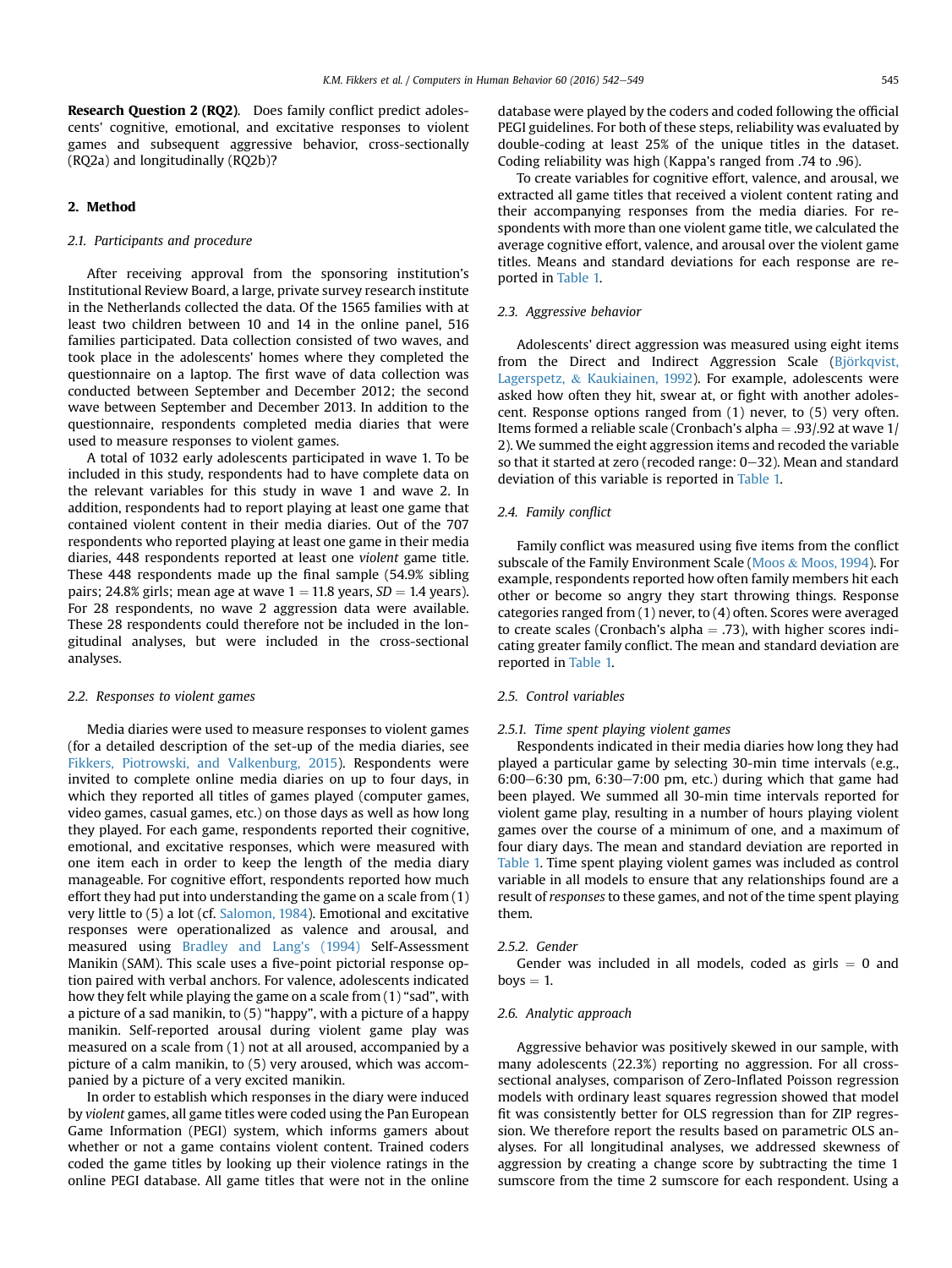#### <span id="page-4-0"></span>Table 1

| Means, standard deviations, and zero-order correlations. |  |  |
|----------------------------------------------------------|--|--|
|----------------------------------------------------------|--|--|

| Variable                                         | Mean(SD)   | Observed range | Zero-order correlations <sup>a</sup> |         |                          |                 |                          |                 |        |      |
|--------------------------------------------------|------------|----------------|--------------------------------------|---------|--------------------------|-----------------|--------------------------|-----------------|--------|------|
|                                                  |            |                |                                      | 2       |                          | 4               | 5                        | 6               |        | 8    |
| 1. Family conflict                               | 2.19(.56)  | $1 - 4$        | -                                    |         |                          |                 |                          |                 |        |      |
| 2. Cognitive effort                              | 2.42(1.11) | $1 - 5$        | .15'                                 |         |                          |                 |                          |                 |        |      |
| 3. Valence                                       | 4.34(.65)  | $2 - 5$        | $-.06$                               | $-.12"$ | $\overline{\phantom{a}}$ |                 |                          |                 |        |      |
| 4. Arousal                                       | 2.76(1.07) | $1 - 5$        | .15                                  | .21'    | $.09^{\dagger}$          | -               |                          |                 |        |      |
| 5. Aggression T1                                 | 6.37(6.26) | $0 - 32$       | .30 <sup>′</sup>                     | $-.03$  | $-.11$ <sup>'</sup>      | $.19^{^{o}}$    | $\overline{\phantom{0}}$ |                 |        |      |
| 6. Aggression T2                                 | 6.38(6.14) | $0 - 30$       | .21                                  | $-.01$  | $-.06$                   | $.13^*$         | .62                      | -               |        |      |
| 7. Change in aggression $(T2 - T1)$              | .16(5.36)  | $-23-19$       | $-.09†$                              | .04     | .01                      | $-.04$          | $-.39'$                  | $.46*$          |        |      |
| 8. Time spent playing violent games <sup>b</sup> | 4.03(4.06) | $.5 - 30.5$    | .01                                  | $-.02$  | $-.10^{\dagger}$         | .07             | $.18*$                   | $.10^{\dagger}$ | $-.08$ |      |
| 9. Gender <sup>c</sup>                           | -          | $0 - 1$        | $-.01$                               | $-.02$  | $-.03$                   | $.07^{\dagger}$ | $.26*$                   | $.23*$          | $-.02$ | .27' |

Note.  $n = 448$  for all T1 variables;  $n = 420$  for T2 variables.

 $p < .05; \, {}^{\scriptscriptstyle\uparrow} p < .10.$ 

<sup>a</sup> Pearson's r correlations, converted from Kendall's tau-a correlations using Greiner's relation in Stata 12 [\(Newson, 2002\)](#page-7-0).

**b** Measured in hours.

 $\epsilon$  Girls = 0; boys = 1.

change score is statistically equivalent to using aggression at wave 2 as the dependent variable while controlling for aggression at wave 1. The change score was normally distributed, meaning that we could proceed with parametric analyses for all longitudinal hypotheses and research questions.

Stata 12 was used to address H1, H2, and RQ1. To evaluate RQ2, we ran structural equation models in Mplus (version 7.11, Muthén  $\&$ [Muth](#page-7-0)é[n, 2014](#page-7-0)). We evaluated model fit by using the comparative fit index (CFI) and the root mean square error of approximation (RMSEA). We preferred these measures over the Chi-square statistic, given that this index is often unreliable with large samples. A good model fit is indicated by a CFI larger than .95 and an RMSEA smaller than .05. A CFI between .90 and .95 and an RMSEA between .05 and .08 indicate acceptable model fit ([Kline, 2010](#page-7-0)). All analyses controlled for gender and time spent playing violent games. Because 54.9% of the sample consisted of sibling pairs, standard errors were adjusted for clustering in all analyses.

## 3. Results

## 3.1. Descriptives

Table 1 presents the means, standard deviations, and intercorrelations among study variables. Recall that higher scores for the response variables mean more self-reported effort invested in understanding the violent game, happier feelings, and higher arousal in response to violent game play. Aggression at time 1 correlated with emotional valence and arousal (valence:  $r = -.11$ ,  $p = .027$ ; arousal:  $r = .19$ ,  $p < .001$ ), but not with cognitive effort  $(r = -.03, p = .473)$ . Aggression at time 2 correlated with arousal  $(r = .13, p = .008)$ , but not with cognitive effort  $(r = -.01, p = .888)$ or valence ( $r = -.06$ ,  $p = .196$ ). Change in aggression did not correlate with any of the three responses. Lastly, family conflict correlated significantly with cognitive effort ( $r = .15$ ,  $p = .002$ ) and arousal ( $r = .15$ ,  $p = .004$ ) while playing violent games.

## 3.2. Violent game-induced responses and aggressive behavior  $(H1, H2)$ H2, RQ1)

H1 predicted that higher cognitive effort during violent game play is related to increased aggression; H2 predicted that more positive valence in response to violent games is related to increased aggression; and RQ1 asked how violent game-induced arousal and aggression are related. Analyses controlled for gender and time spent playing violent games and adjusted for clustering.

## 3.2.1. Cross-sectional analysis (H1a; H2a; RQ1a)

In the cross-sectional model, cognitive effort invested in violent games was negatively related to aggressive behavior ( $b = -.49$ )  $SE = .24$ ,  $p = .038$ ,  $b^* = -.09$ ), thus rejecting H1a. Valence in response to violent games was not significantly related to aggression ( $b = -.67$ ,  $SE = .42$ ,  $p = .115$ ,  $b^* = -.07$ ), thus rejecting H2a. In response to RQ1a, we found that violent game-induced arousal was positively related to aggression ( $b = .99$ ,  $SE = .27$ ,  $p < .001$ ,  $b^* = .17$ ).

## 3.2.2. Longitudinal analysis (H1b; H2b; RQ1b)

In the longitudinal model, none of the responses predicted change in aggressive behavior over time. Thus, H1b and H2b were rejected, and we did not find any significant longitudinal relationship between arousal and aggression in response to RQ1b.

## 3.3. Family conflict as predictor of violent game-induced responses and aggression (RQ2)

RQ2 asked whether family conflict predicts responses to violent games and subsequent aggression, and was tested as a mediation model using SEM. The model controlled for gender and time spent playing violent games and adjusted for clustering.

## 3.3.1. Cross-sectional analysis (RQ2a)

Model fit was good, as indicated by a CFI of 1.00 and an RMSEA of .00. [Table 2](#page-5-0) presents the results for the cross-sectional models. Family conflict predicted increased cognitive effort ( $b = .22$ ,  $SE = .09$ ,  $p = .015$ ,  $b^* = .11$ ) and increased arousal in response to violent game play ( $b = .29$ ,  $SE = .09$ ,  $p = .002$ ,  $b^* = .15$ ), but was not significantly related to valence ( $b = -.078$ ,  $SE = .06$ ,  $p = .174$ ,  $b^* = -.07$ ). The indirect path from family conflict to aggression via cognitive effort did not reach traditional levels of significance  $(b = -.15, SE = .080, p = .069, b^* = -.01)$ . The indirect path via arousal was significant ( $b = .20$ ,  $SE = .10$ ,  $p = .041$ ,  $b^* = .018$ ). Overall, in response to RQ2a, the results provide support for a path between family conflict and aggression via violent game-induced arousal.

### 3.3.2. Longitudinal analysis (RQ2b)

To evaluate the longitudinal relationships between family conflict, responses to violent games, and aggression, our structural equation model was re-run with change in aggression as the outcome variable. Model fit was good, as indicated by a CFI of 1.00 and an RMSEA of .00. Neither family conflict nor the three responses were significantly related to change in aggression. Therefore, in response to  $RQ2b$ , there is no evidence for a longitudinal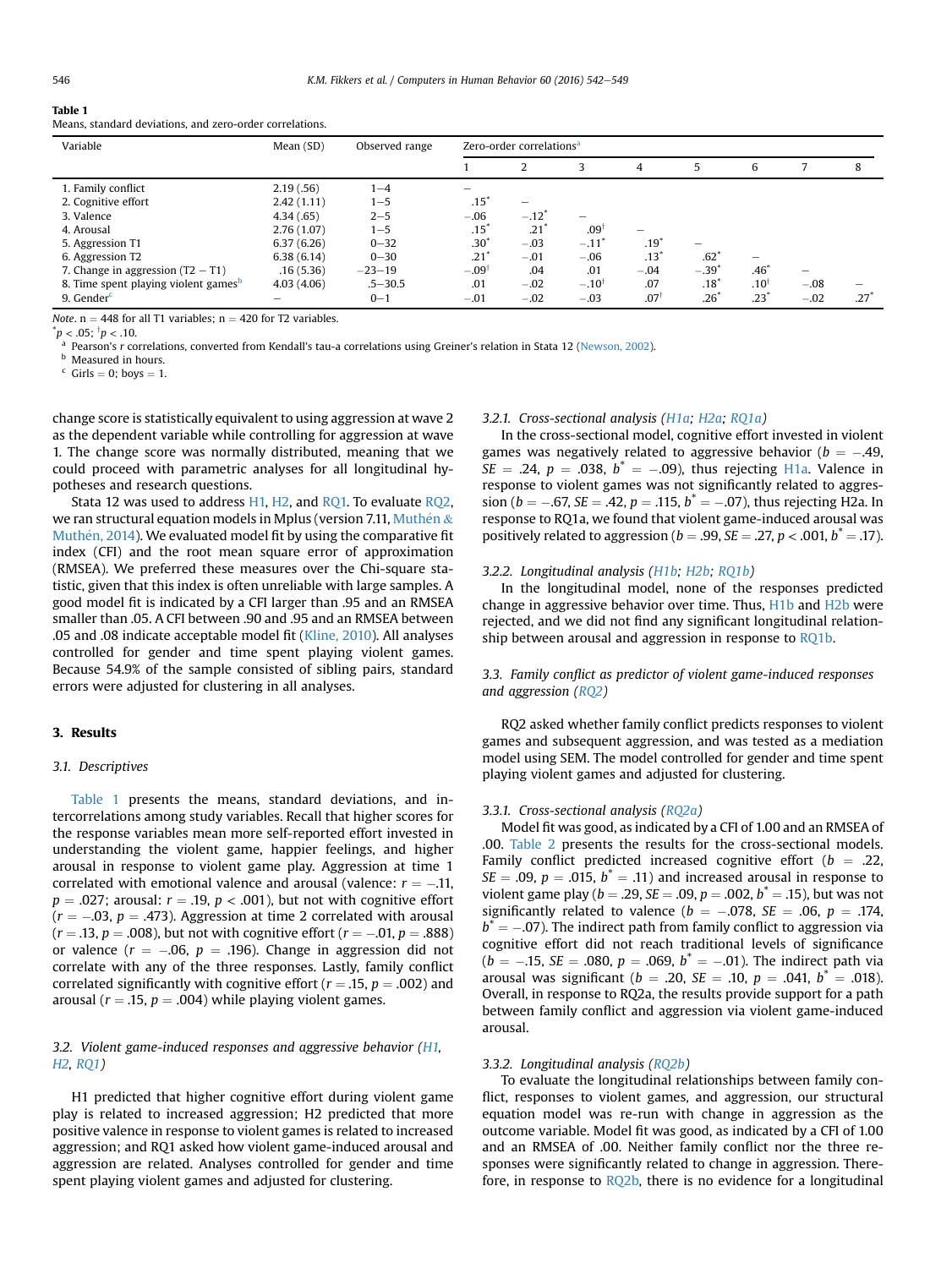| tavit 4                                    |  |  |
|--------------------------------------------|--|--|
| Cross-sectional mediation analyses (RQ2a). |  |  |

| Violent game-induced response (mediator) | Family conflict $\rightarrow$ response |           |        | Response $\rightarrow$ aggression |     |        | Indirect effect  |     |        |
|------------------------------------------|----------------------------------------|-----------|--------|-----------------------------------|-----|--------|------------------|-----|--------|
|                                          |                                        | <b>SE</b> |        |                                   | SE  |        |                  | ЪĿ  |        |
| Cognitive effort                         | $.22^{\circ}$                          | .09       | .      | $-.65$                            | .22 | $-.12$ | $-.15$           | .08 | $-.01$ |
| Valence                                  | $-.08$                                 | .06       | $-.07$ | $-.39$                            | .39 | $-.04$ | .03              | .04 | .00.   |
| Arousal                                  | $.29^{\circ}$                          | .09       | ل 1 ب  | $.70^{\degree}$                   | .26 | .12    | .20 <sup>°</sup> | .10 | .02    |

Note. Controlling for gender and time spent playing violent games.

 $^*p < .05;$   $^{\dagger}p < .10.$ 

<span id="page-5-0"></span>Table 2

path from family conflict to increased aggression via violent gameinduced responses.

## 4. Discussion

This study investigated the relationships between cognitive, emotional, and excitative responses to violent games and adolescents' aggressive behavior outside the lab. In addition, we explored whether these responses are predicted by family conflict, a relevant social-context variable related to media violence exposure and aggression. In the cross-sectional analyses, higher cognitive effort during violent game play was related to decreased aggression while higher arousal was related to increased aggression. No significant relationship was found between emotional valence during violent game play and aggression, nor was there support for longitudinal relationships between responses to violent games and change in aggression one year later. Looking at a potential predictor of violent game-induced responses and subsequent aggression, we found support for a cross-sectional indirect relationship between family conflict and aggression via increased arousal, although the indirect effect was small ( $b^* = .02$ ). Family conflict also predicted increased cognitive effort, but the indirect effect on aggression was not significant. No longitudinal mediation effects on aggressive behavior one year later were found.

In all, the most consistent support was found for a positive cross-sectional relationship between violent game-induced arousal and aggression. The direction of this relationship is consistent with the idea of excitation transfer, which expects a positive relationship between these variables immediately after violent game play ([Zillmann, 1991](#page-7-0)). Our study suggests that such a relationship may also exist beyond the game play situation. One explanation for how arousal during violent games may affect aggressive behavior at a later time is by affecting cognitive processes such as the speed of processing and memory of the violent game content ([Ravaja, 2004\)](#page-7-0), which may then translate into aggressive behavior after game play. Contrary to expectations, increased cognitive effort was related to decreased aggression in this study. Perhaps higher cognitive effort during a violent game reflects a more critical stance towards the game ([Scharrer, 2006](#page-7-0)) rather than enhanced learning of aggression. A relevant follow-up to our study would be to more closely study cognitive processes in response to violent media, as well as to investigate how arousal affects such cognitive processes and subsequent aggressive behavior outside the lab.

A viable alternative explanation for the cross-sectional findings in this study is that already aggressive adolescents experience more arousal and less cognitive effort during violent game play. The absence of a longitudinal effect of violent game-induced responses on aggression one year later may be seen to suggest this. Yet, it is equally likely that any effects of such responses are simply not that long-lasting [\(Anderson et al., 2010](#page-6-0)). In either case, the crosssectional relationships found in this study indicate that it is relevant to investigate how responses to violent games and aggression are related outside an experimental setting. To better understand the direction of this relationship in real life, future research might rely on longitudinal set-ups with shorter intervals and cross-lagged relationships between response measurement and aggressive behavior.

Regarding the role of social context, we found that family conflict was cross-sectionally related to higher cognitive effort and higher arousal in response to violent games. In addition, a small but significant mediation path from family conflict to aggression via arousal was found. This is the first study to show that adolescents' social environment can affect the strength of their responses to violent games. Importantly, heightened responding to violent games as a result of the social environment may provide an explanatory mechanism for resonance or context-content convergence effects [\(Valkenburg](#page-7-0) & [Peter, 2013\)](#page-7-0). For example, a previous study found that that exposure to media violence was related to increased aggressive behavior among those adolescents who were growing up in a high conflict family ([Fikkers et al., 2013](#page-7-0)). The results found in this study suggest that such a resonance effect may take place because those adolescents experience more arousal during violent game play. Future research that further looks into why and how adolescents in particular social contexts may respond more strongly to violent games would further enhance our understanding of resonance effects.

#### 4.1. Theoretical implications

This study is a first attempt to understand how cognitive, emotional, and excitative responses to violent games relate to aggression outside an experimental setting. Next to providing empirical insight into these relationships and identifying relevant next questions for future research, an important take-away of this study is that there is a need for more theoretical specificity about the role of media responses in affecting real-life outcomes. Although several theories stress the central role of responses to media in media effects [\(Anderson](#page-6-0) & [Bushman, 2002; Valkenburg](#page-6-0) & [Peter, 2013](#page-6-0)), we lack clear explanations about how such responses may ultimately contribute to behavioral outcomes such as aggression. This may be a consequence of the interdisciplinary nature of communication science, in which researchers often employ theories from other disciplines (e.g., psychology) in their work. While this interdisciplinary approach is a strength of the field, it can be problematic in that the main focus of such theories is often not on the media use process. For example, many media violence studies rely on the General Aggression Model [\(Anderson](#page-6-0)  $\&$  [Bushman,](#page-6-0) [2002\)](#page-6-0). However, as a theory that focuses on an outcome of media violence exposure, the GAM can help guide empirical studies into aggression, but is not sufficiently specific in its expectations to guide studies into the media violence process. It is important that media psychologists and communication scientists extend such theories and develop clear hypotheses about how particular media content results in particular processes and subsequent outcomes. As a starting point, we provide two questions that should be further explicated in order to understand whether and how responses to media violence may affect aggression.

First, one way to provide more specific explanations about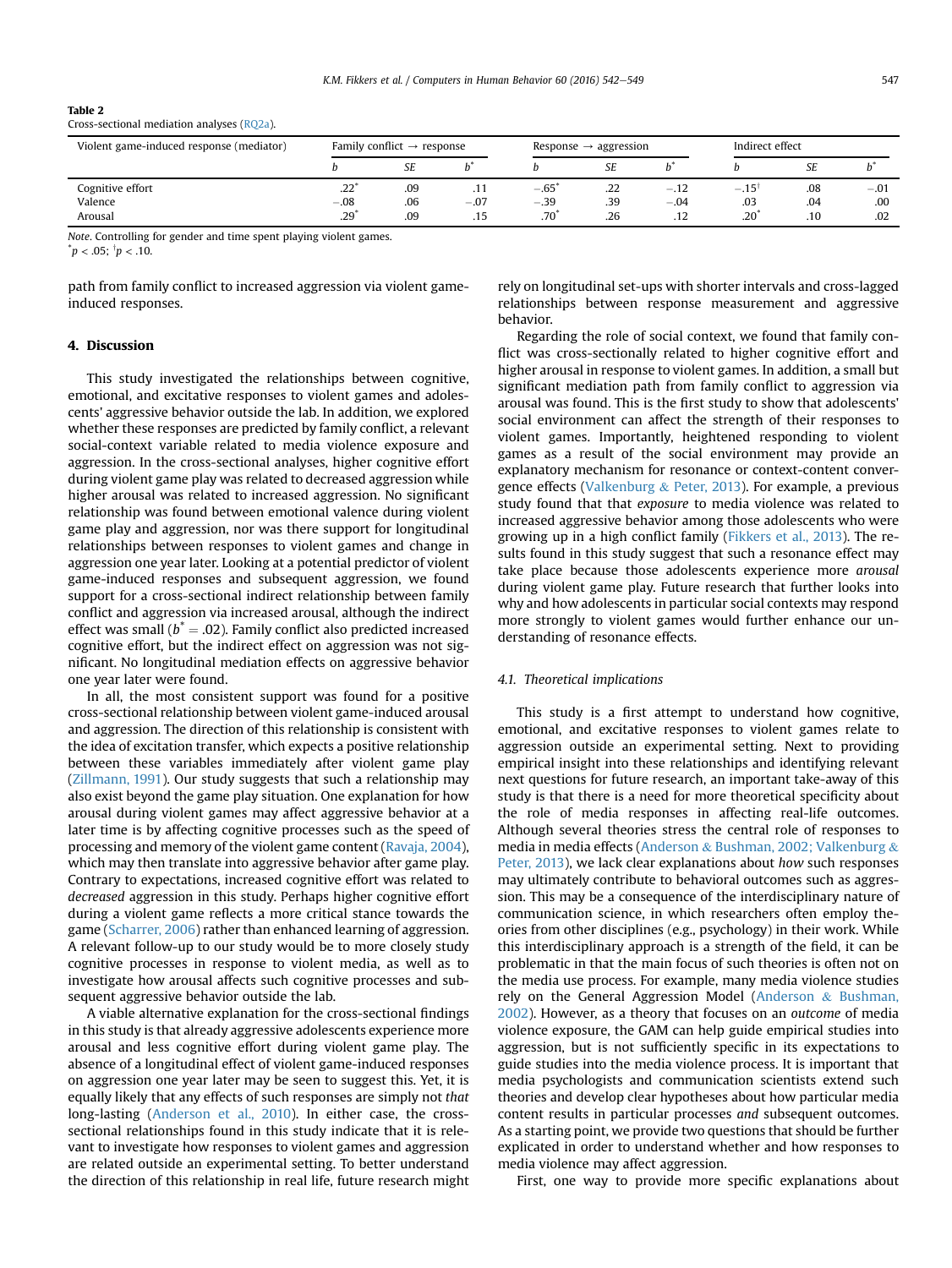<span id="page-6-0"></span>responses to violent media is to integrate ideas from mediated message processing theories into current aggression models. Several theories explain in rich detail how specific media characteristics may influence processing of a message and subsequent cognitive outcomes (e.g., Fisch'[s \[2000\]](#page-7-0) capacity model; [Lang](#page-7-0)'s [\[2000\]](#page-7-0) LC4MP). Media violence researchers can use this body of knowledge to posit and test expectations about which types of processing are evoked by which characteristics of violent messages, and whether and how this may trickle through to aggressive behavior. The recently proposed Theory of Vivid Media Violence ([Riddle, 2014\)](#page-7-0) is a good example of using media processing theories to explain how vivid media violence can affect attention, presence, emotional reactions, and cognitive elaborations of such content, and how that may relate to subsequent cognitive effects. More work that explicates and formally tests how responses to violent media may increase, decrease, or not affect aggressive behavior would result in improved understanding of this relationship.

Second, to fully understand how responses to violent media affect aggression outside the lab, we need more specific explanations about when violent media-induced responses are expected to relate to behavioral outcomes such as aggression, and when they are not. Right now, explanations about the role of media responses focus on either the immediate media use situation, or on the long term. This leaves unanswered several questions about the effects of responses in single versus repeated exposure as well as all time lags in between "immediate" and "long term". For example, studies have shown that arousal in response to a violent game diminishes when people play longer [\(Krcmar](#page-7-0) & [Lachlan, 2009\)](#page-7-0) or repeatedly over the course of four days [\(Grizzard et al., 2014](#page-7-0)). Does this mean that aggressive behavior as a result of such arousal diminishes as well? Or do we expect that the effect of such arousal diminishes, but that other potential aggression-enhancing mechanisms take over? These are valid questions that may also be asked for cognitive and emotional responses to violent media. Taking on these questions by developing clear expectations about the time frame of effects of media responses will help refine and advance media violence research.

#### 4.2. Methodological implications

Next to further theoretical specification, methodological innovation is necessary in order to answer questions about responses to media in the best possible way. In our study, we used media diaries to measure responses to violent games, and surveys to measure aggression and individual differences. This approach offers several advantages, such as the possibility to survey a large sample, an ecologically valid measurement of violent game-induced responses, and the possibility to test longitudinal relationships. In addition, the self-report measures of responses to games were less intrusive compared to physiological measures, which is an important issue to take into account with younger respondents.

At the same time, no method is free from weaknesses, and our study gives rise to two suggestions for future research. First, our response measurement relied on recalled and self-reported answers rather than directly observed responses. Physiological response measurement gives researchers more control over the exposure situation and response measurement, which enhances internal reliability, but also generally means smaller sample sizes and shorter duration of exposure. Ultimately, we need both methods in order to understand how media exposure, responses, and behavior are related to each other both in and outside the lab ([Ravaja, 2004](#page-7-0)). Relevant future studies that combine "lab" and "real world" data could move beyond the limitations of either method (see e.g., [Krah](#page-7-0)é [et al., 2011](#page-7-0)). Furthermore, it is relevant for future work to consider naturalistic response measurement that relies less on recall, such as experience sampling ([Kubey](#page-7-0) & [Larson, 1990\)](#page-7-0) or ambulatory measurement ([Myrtek, Scharff, Brugner,](#page-7-0) & [Muller,](#page-7-0) [1996](#page-7-0)).

Second, using more fine-grained analyses will generate more complete knowledge about media responses. In this study, we used aggregated scores for the cognitive, emotional, and excitative responses. However, responses can differ between and even within games, as shown by several studies who studied moment-tomoment physiological responses combined with an event-related analysis of violent games [\(Lang et al., 2012; Weber, Behr,](#page-7-0) [Tamborini, Ritterfeld,](#page-7-0) & [Mathiak, 2009](#page-7-0)). This fits with the idea of media use as a dynamic process in which responses and media content reciprocally and dynamically influence each other ([Wang,](#page-7-0) [2014\)](#page-7-0). In addition, it is worthwhile to take into account that other characteristics of a violent game than simple presence or absence of violence can affect responses to games. For example, recent new work has shown that more difficult games ([Engelhardt, Hilgard,](#page-7-0)  $\&$ [Bartholow, 2015\)](#page-7-0) and games that impede players' feelings of competence [\(Przybylski, Deci, Rigby](#page-7-0) & [Ryan, 2014\)](#page-7-0) can also give rise to aggressive responses and aggressive behavior independent of how violent the game content was. Future research should measure and analyze in much more detail the processes during violent game exposure, how these differ within and between games (as well as within and between respondents), and how they relate to aggression.

## 4.3. Conclusion

This study aimed to step outside the lab and explore how cognitive, emotional, and excitative responses to violent games relate to adolescents' aggressive behavior, as well as how these responses may originate from a social-context variable such as family conflict. Our findings show that more attention to responses to violent media is justified and necessary for understanding the relationship between media violence and aggression in adolescents' lives. However, if we want to study responses to violent media, their consequences, and their origins in a meaningful way, the field must develop more specific theoretical explanations for these relationships as well as think about the best way to measure and test them. Shifting the focus from outcome variables such as aggression to the "black box" of responses to violent media use will be a crucial steppingstone towards understanding the process of media effects.

#### Author note

This research was supported by a grant to Patti M. Valkenburg from the European Research Council under the European Union's Seventh Framework Programme (FP7/2007-2013)/ERC grant agreement no [AdG09 249488-ENTCHILD].

### References

- Adachi, P. J. C., & Willoughby, T. (2011). The effect of video game competition and violence on aggressive behavior: which characteristic has the greatest influence? Psychology of Violence,  $1(4)$ , 259-274. [http://dx.doi.org/10.1037/](http://dx.doi.org/10.1037/a0024908) [a0024908.](http://dx.doi.org/10.1037/a0024908)
- Anderson, C. A., & Bushman, B. J. (2002). Human aggression. Annual Review of Psychology, 53, 27–51. [http://dx.doi.org/10.1146/](http://dx.doi.org/10.1146/annurev.psych.53.100901.135231) [annurev.psych.53.100901.135231.](http://dx.doi.org/10.1146/annurev.psych.53.100901.135231)
- Anderson, C. A., Shibuya, A., Ihori, N., Swing, E. L., Bushman, B. J., Sakamoto, A., et al. (2010). Violent video game effects on aggression, empathy, and prosocial behavior in eastern and western countries: a meta-analytic review. Psychological Bulletin, 136(2), 151-173. [http://dx.doi.org/10.1037/a0018251.](http://dx.doi.org/10.1037/a0018251)
- [Bandura, A. \(2009\). Social cognitive theory of mass communication. In J. Bryant, &](http://refhub.elsevier.com/S0747-5632(16)30107-8/sref4) M. B. Oliver (Eds.), [Media effects: Advances in theory and research](http://refhub.elsevier.com/S0747-5632(16)30107-8/sref4) (pp. 94-[123\).](http://refhub.elsevier.com/S0747-5632(16)30107-8/sref4) [New York: Routledge](http://refhub.elsevier.com/S0747-5632(16)30107-8/sref4).
- Barlett, C. P., Anderson, C. A., & Swing, E. L. (2009). Video game effects confirmed,